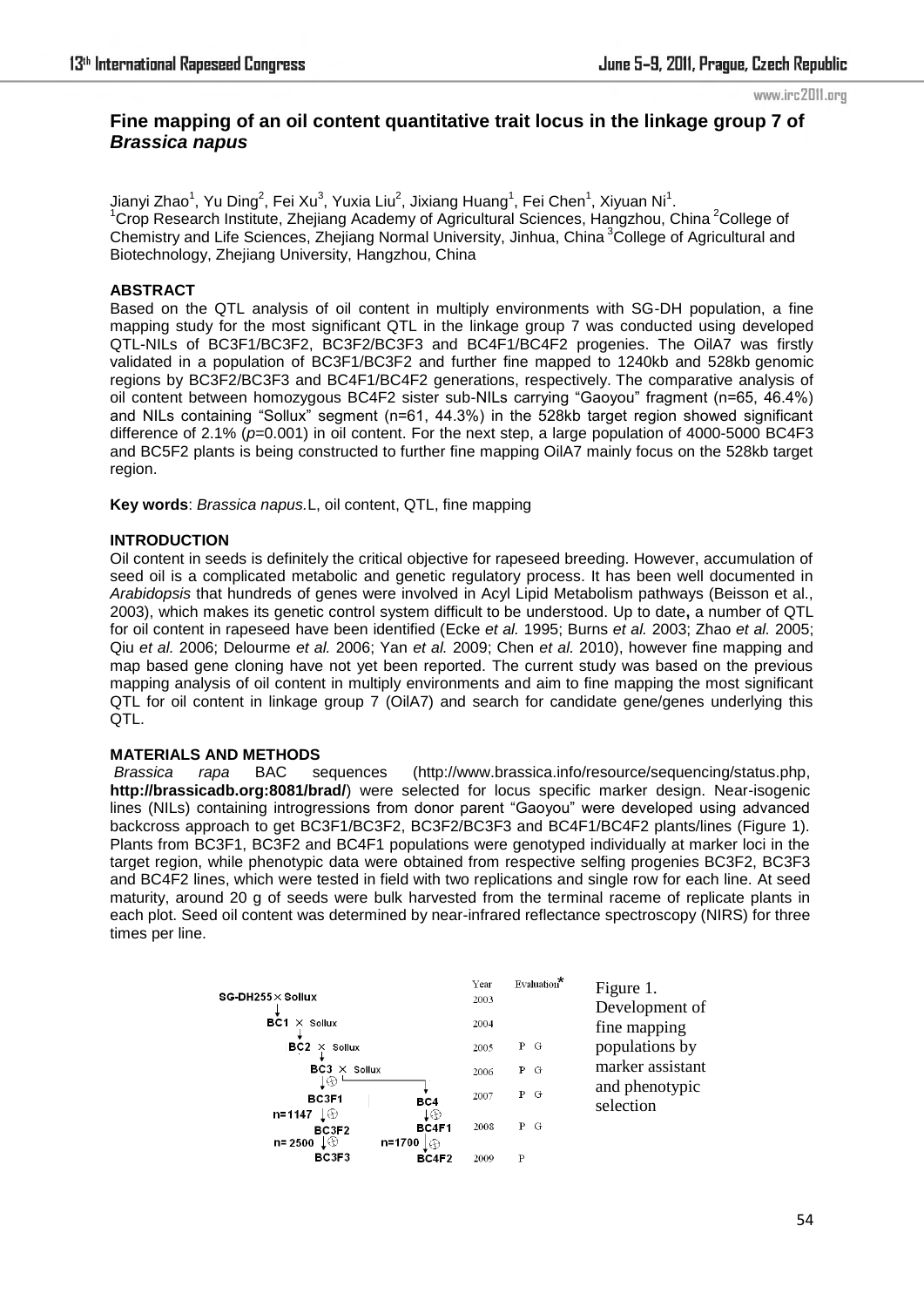#### **RESULTS**

In the initial QTL mapping for oil content over 11 environments using SG-DH population of 282 lines, OilA7 was detected significantly in all locations with LOD value of 12.54 and additive effect of 0.63% in average (Fig 2). This QTL explained 3.59% to 24.69% of the total phenotypic variation in SG-DH population and showed Chinese allele favored to oil content. Subsequently, OilA7 validation was performed using the genotypes of 1147 BC3F1 plants by 11 markers covering the whole QTL region of 21.1cM (Fig 2) and the correspondent phenotypes of BC3F2 lines obtained from field test with two replications. The OilA7 was then mapped in a 12.6 cM region between the markers ZAAS176 and EM4ME8b (Figure 3a). The further fine mapping was carried out applying 2500 BC3F2/BC3F3 and 1700 BC4F1/BC4F2 families and newly developed 23 markers between ZAAS176 and EM4ME8.



Figure 2. The initial QTL mapping for oil content in linkage group 7 with SG-DH population over 11 environments.

X: Xian of China

H: Hangzhou of China

OilA7 was then localized to a high-resolution linkage map by progeny testing of homozygous University was their localized to a high-resolution limitage high by progeny testing or homozygous recombinant lines and narrowed the locus to 5.8cM (BC3F2/BC3F3) (Figure 3b) and 528kb (BC4F1/BC4F2) regions, respectively, after alignment between flanking markers of OilA7 and *Brassica*  R: Reinshof of *rapa* scaffold sequences on A7 (Figure 3c). The comparative analysis of oil content between homozygous BC4F2 sister sub-NILs carrying "Gaoyou" fragment (n=65, 46.4%) and NILs containing http:// "Sollux" segment (n=61, 44.3%) in the 528kb target region showed significant difference of 2.1% (*p*=0.001) in oil content (Fig. 4)



Figure 3. Genetic and physical maps of the OilA7. *a* Linkage map of A7 constructed using 282 SG-DH lines. The OilA7 locus was mapped between marker EST176 and EM4ME8b with genetic distance of 12.6 cM, using 1147 BC3F1/BC3F2 plants/lines. *b* Fine mapping of OilA7. The locus was mapped between marker A7-Can7 and EST1096 and the distance in between is 5.8cM. *c* Physical map of OilA7. The locus was narrowed down to a 528kb region in a *Brassica rapa* A7 scaffold (DNA fragment).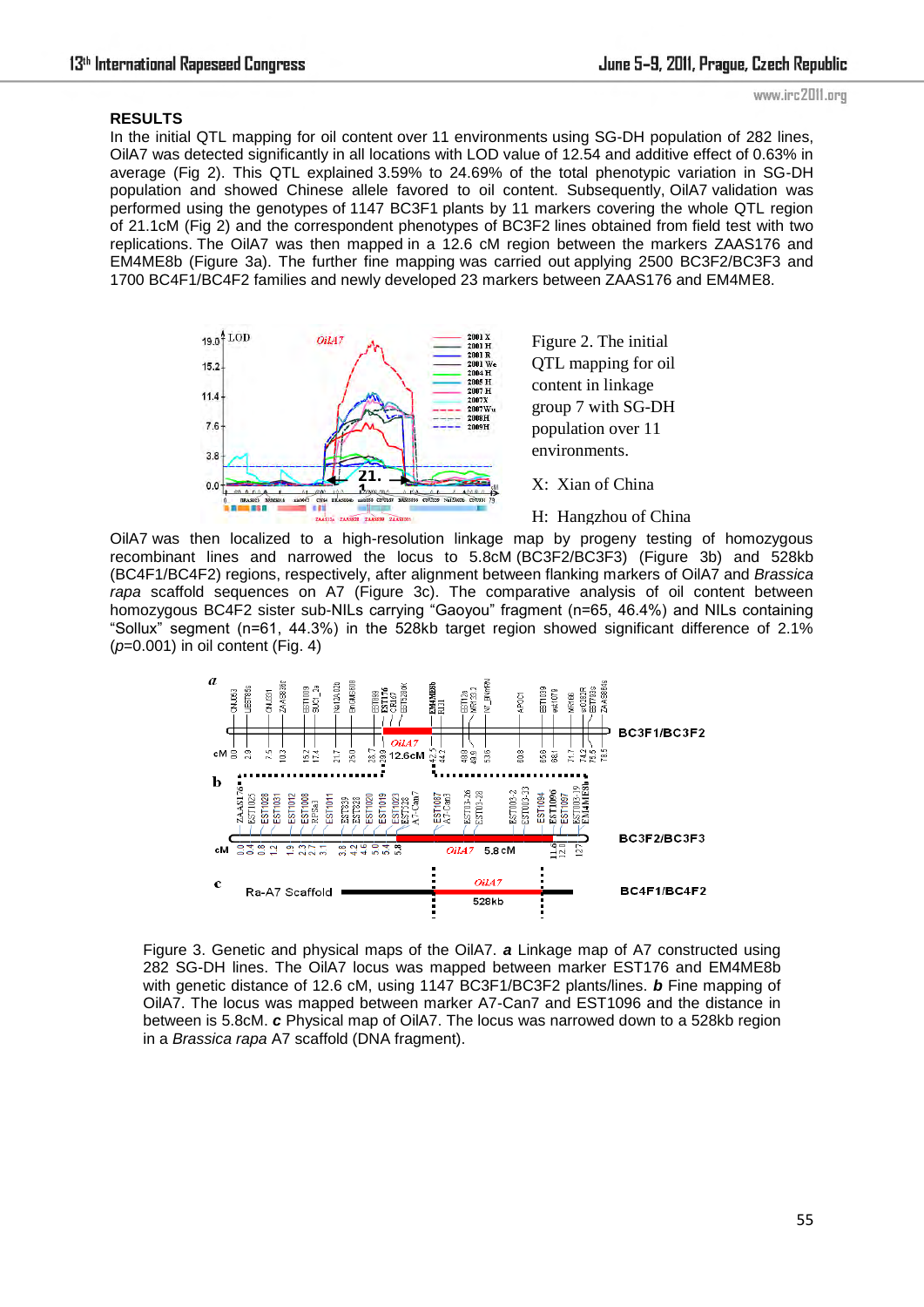www.irc2011.org



 Figure 4. Progeny testing of fixed recombinant plants /lines of BC4F1/BC4F2, narrowed the OilA7 locus to the correspondent physical region of 528kb. Oil contents of BC4F2 lines carrying "Gaoyou" fragment were significantly higher than that containing "Sollux" segment in the target region.

In this 528kb genomic region across OilA7, we identified 108 predicted ORF by FGENESH and found that one of them was highly homologous with a candidate gene (E-value=0), which was involved in the fatty acid biosynthetic process in *Arabidopsis.* This gene might be considered as the first candidate for OilA7. In next step, a large population of 4000- 5000 BC4F3 and BC5F2 plants, focusing on the 528kb target region

(Figure 5) is currently being constructed and a more precise fine mapping for OilA7 will be conducted.

| <b>BC4F3</b>    |  |  |  |  | 528 <sub>kb</sub> |  |                                                                                                        |  |  |
|-----------------|--|--|--|--|-------------------|--|--------------------------------------------------------------------------------------------------------|--|--|
|                 |  |  |  |  |                   |  | 0i1 (%) EST828 EST1020 EST1023 EST108 TEST0331 EST03-2 EST0333 EST1094 EST1096 EST1097 EST0319 EST0342 |  |  |
| 43.83           |  |  |  |  |                   |  |                                                                                                        |  |  |
| 45.22           |  |  |  |  |                   |  |                                                                                                        |  |  |
| 42.91           |  |  |  |  |                   |  |                                                                                                        |  |  |
| 45.97           |  |  |  |  |                   |  |                                                                                                        |  |  |
| 44.83           |  |  |  |  |                   |  |                                                                                                        |  |  |
| 44.08           |  |  |  |  |                   |  |                                                                                                        |  |  |
| 46.01           |  |  |  |  |                   |  |                                                                                                        |  |  |
| 41.70           |  |  |  |  |                   |  |                                                                                                        |  |  |
| Sollux/Gaovou } |  |  |  |  | Sollux/Sollux     |  |                                                                                                        |  |  |

Figure 5. Around 4000-5000 plants derived from BC4F3 and BC5F2 generations mainly focus on 528kb target region (sowing on Oct. 2010).